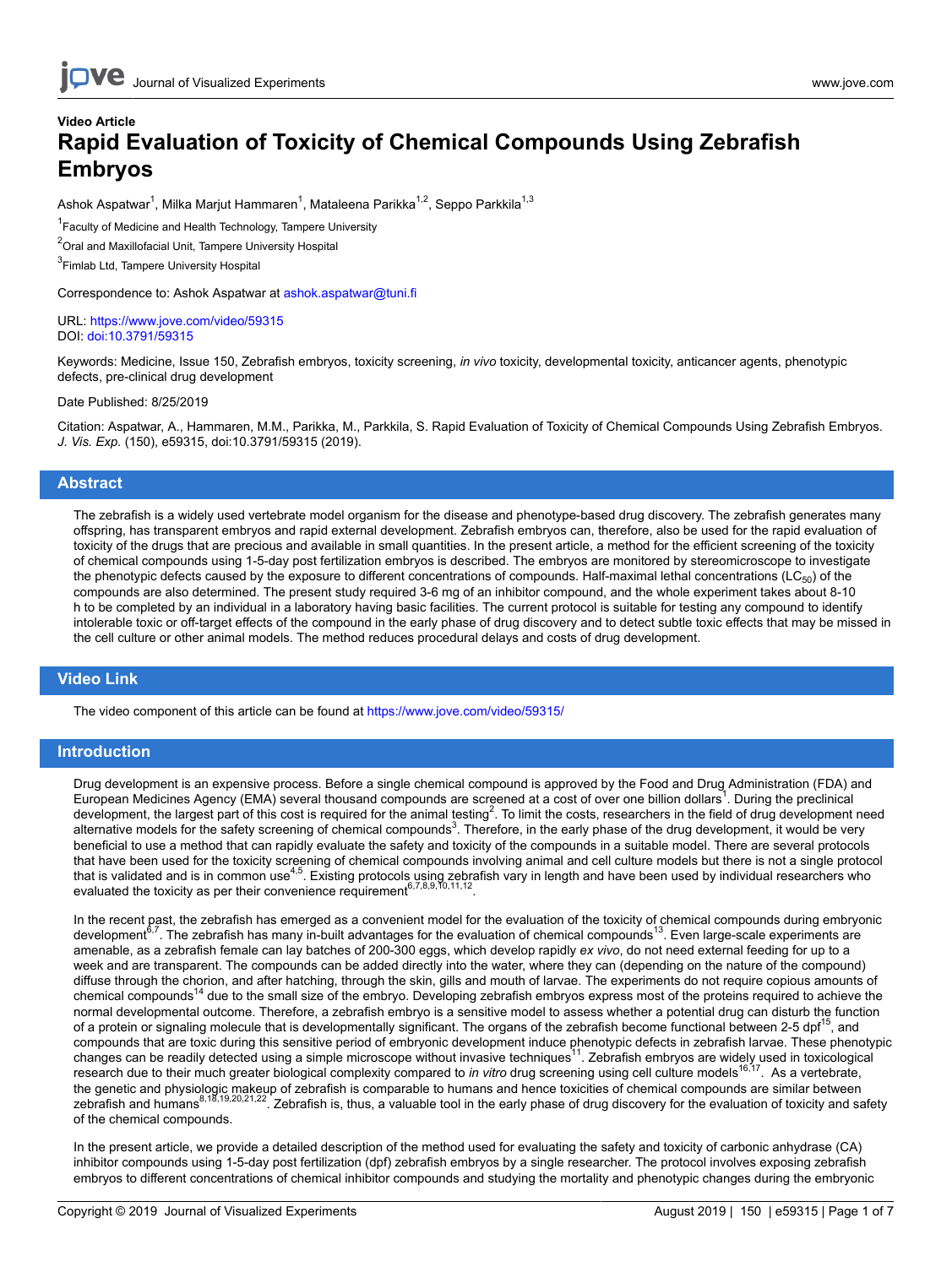**DVC** Journal of Visualized [Experiments](https://www.jove.com) [www.jove.com](https://www.jove.com)

development. At the end of the exposure to the chemical compounds, the LC<sub>50</sub> dose of the chemical is determined. The method allows an individual to carry out efficient screening of 1-5 test compounds and takes about 8-10 h depending on the experience of the person with the method (**Figure 1**). Each of the steps required to assess the toxicity of the compounds is outlined in **Figure 2**. The evaluation of toxicity of CA inhibitors requires 8 days, and includes setting up of mating pairs (day 1); collection of embryos from breeding tanks, cleaning and transferring them to 28.5 °C incubator (day 2); distribution of the embryos into the wells of a 24-well plate and addition of diluted CA inhibitor compounds (day 3); phenotypic analysis and imaging of larvae (day 4-8), and determination of LC<sub>50</sub> dose (day8). This method is rapid and efficient, requires a small amount of the chemical compound and only basic facilities of the laboratory.

## **Protocol**

The zebrafish core facility at Tampere University has an establishment authorization granted by the National Animal Experiment Board (ESAVI/7975/04.10.05/2016). All the experiments using zebrafish embryos were performed according to the Provincial Government of Eastern Finland, Social and Health Department of Tampere Regional Service Unit protocol # LSLH-2007-7254/Ym-23.

# **1. Setting Up of Overnight Zebrafish Mating Tanks**

- 1. Place 2-5 adult male zebrafish and 3-5 adult female zebrafish into mating tanks overnight. (Breeding is induced in the morning by automatic dark and light cycle overnight).
- 2. Set up several crosses to obtain enough embryos for assessing the toxicity of more than two chemical compounds. For the evaluation of toxicity, each concentration needs a minimum of 20 embryos<sup>23</sup> .
- 3. To avoid handling stress to the animals, allow the animals to rest for 2 weeks before using the same individuals for breeding.

# **2. Collection of Embryos and Preparing Plates for Exposure to the Chemical Compounds**

- 1. Collect the embryos, the next day before noon, using a fine-mesh strainer and transfer them onto a Petri dish containing E3 embryo medium [5.0 mM NaCl, 0.17 mM KCl, 0.33 mM CaCl<sub>2</sub>, 0.33 mM MgSO<sub>4</sub>, and 0.1% w/v Methylene Blue].
- 2. Remove debris using a plastic Pasteur pipette (e.g., food and solid waste). Examine each batch of embryos under the stereomicroscope to remove the unfertilized/dead embryos (identified by their opaque appearance).
- 3. Keep the embryos at 28.5 °C in an incubator. Examine the embryos, the next morning, under a stereomicroscope and remove any unhealthy or dead embryos. Also, replace the old E3 medium with fresh E3 medium.
- **NOTE**: Zebrafish embryos are always maintained at 28.5 °C under laboratory conditions.
- 4. Carefully transfer 1 embryo into each well of a 24-well plate containing enough E3 medium to cover the embryos.

## **3. Preparations of the Stock Solution of Chemical Compounds and Distribution of Diluted Compound into the Wells**

- 1. Take out the vials containing inhibitor compounds stored at 4 °C.
- **NOTE**: Depending on the properties of the compound, these are stored at different temperatures.
- 2. Weigh the compound(s) using an analytical balance that can weigh a few milligrams (mg) of the compound accurately.
- 3. Prepare at least 250 μL (100 mM) of stock solution for each compound in an appropriate solvent (e.g., E3 water or Dimethyl sulfoxide (DMSO), based on the solubility properties of the compounds.
- **NOTE**: The above steps can be done a day before the start of the experiment at a convenient time and stored at 4 °C). 4. Make serial dilutions of the stock solutions (e. g., 10 μM, 20 μM, 50 μM, 100 μM, 150 μM, 300 μM and 500 μM) using E3 water in 15 mL
- centrifuge tubes.
- **NOTE**: The concentrations and number of serial dilutions vary from one compound to another compound depending on their toxicity levels.
- 5. From the 24 well plate containing embryos, remove E3 water from the wells using a Pasteur pipette and a 1 mL pipette (containing 1 dpf embryos) one row at a time.
- 6. Distribute 1 mL of each diluent in each well (starting from lower and moving to higher concentration) into the wells of 24-well plate.
- 7. Set up a control group from the same batch of embryos and add the corresponding amount of diluent.
- 8. Label 24-well plates with the name and concentration of the compound and keep the plates at 28.5 °C in an incubator.

# **4. Phenotypic Analysis and Imaging of the Embryos Using a Stereomicroscope**

- 1. Examine the embryos under a stereomicroscope for parameters 24 h after exposure to the chemical compounds.
	- 1. Note the parameters such as mortality, hatching, heartbeat, utilization of yolk sack, swim bladder development, movement of the fish, pericardial edema, and shape of the body $^{23}$ .
	- 2. Take the larvae exposed to each concentration of the compound and lay them sideways in a small Petri dish containing 3% high molecular weight methyl cellulose using a metal probe. **NOTE**: The 3% methyl cellulose (high molecular with) is a viscous liquid needed for embedding the fish with a required orientation for
	- microscopic examination. For orienting the fish in this liquid, a metal probe is needed. 3. Take the images using stereomicroscope attached to a camera. Save the images in a separate folder each day till the end of the experiment.
	- 4. Enter all the observations in a table each day either in an online table or on a printed sheet.
	- 5. If the compounds are neurotoxic, the 4 to 5 dpf larvae may show altered swim pattern, make a record of such changes either by capturing a short (30 s to 1 min) video of the larvae exhibiting abnormal movement pattern.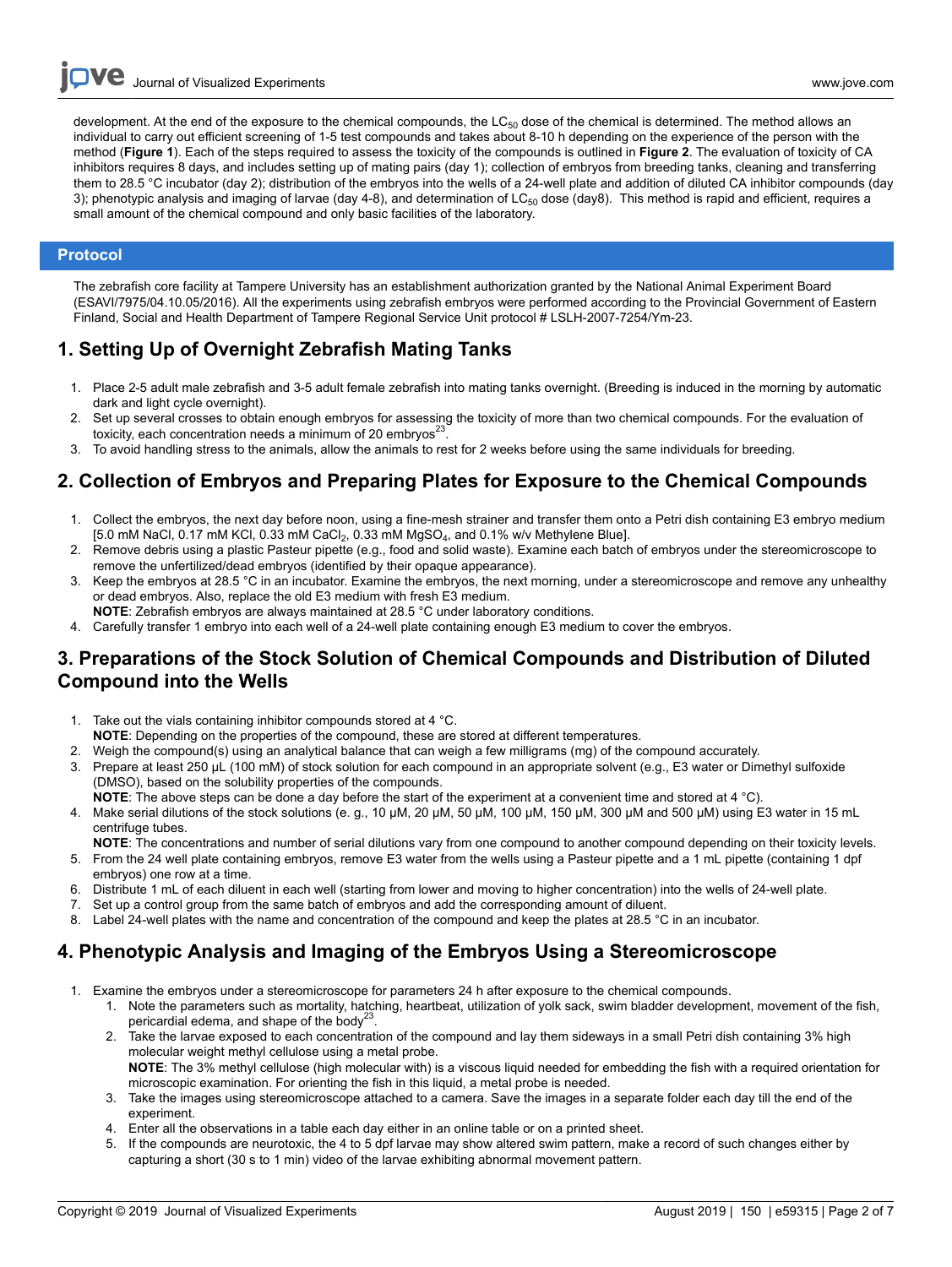- 6. After 5 days of exposure to the chemical compounds, note the concentration at which half of the embryos die for calculating the half maximal lethal concentration 50 ( $LC_{50}$ ) of each chemical. **NOTE**: The LC<sub>50</sub> is the concentration at which 50% of the embryos die at the end of 5 days of exposure to a chemical compound. Use
- a minimum of 20 embryos for testing the toxicity of each concentration of a compound<sup>23</sup>.
- 7. Construct a curve for mortality of embryos for all the concentrations using a suitable program.

### **Representative Results**

The critical part of the evaluation of toxicity is testing different concentrations of one or multiple chemical compounds in a single experiment. In the beginning, select the compounds for evaluation of toxicity, the number of concentrations to test for each compound, and accordingly, make a chart (**Figure 3**). We used a unique color for each compound to organize the samples (**Figure 3**). The use of solvent resistant marker and labeling at the bottom or sides of the plates is important to avoid mix-up later. If the compounds induce any phenotypic defects in the larvae exposed to different concentrations of inhibitors, the defects are recorded every 24 h over the period of 1-5 dpf (**Figure 4A,B,C,D**). The embryos treated with a known CA IX inhibitor at a concentration of 500 μM did not show any apparent phenotypic changes in the 1-5 days of exposure to the chemical compound (**Figure 4B**). **Figure 4C** and **Figure 4D** shows the embryos treated with β-CA inhibitors that induced various phenotypic defects unhatched embryos even at day 3 (arrow head), curved body structure (arrow), unutilized yolk sack and pericardial edema (arrow head) and absence of otolith sacs in the larvae at 5 days after treatment with chemical compound (arrow). In another study, the embryos treated with CA inhibitor (**Figure 4E**) shows the absence of otolith sacs and swim bladder (arrow heads). In our study, (**Figure 4C,D**)**,** we documented phenotypic defects (fragile embryos and absence of pigmentation) even after day 1 of exposure to CA inhibitors. The phenotypic analyses showed that some of the inhibitor compounds are lethal and cannot be developed as drugs for human use (**Figure 4C,D** and **Table 1**).

The experiments identified a representative compound which induced minimal or no phenotypic changes during embryonic development and showed a high LC<sub>50</sub> dose (**Figure 5**), suggesting that the compound is safe for further characterization and can be potentially developed into a drug candidate for human use16. Looking at still images of larvae exposed to the compound showed no phenotypic defects (**Figure 4B**). However, the same compound was found to be neurotoxic and induced ataxia in the larvae after 5-days of exposure to the CA inhibitor (**Figure 6**). This phenotype could only be detected by directly observing the swimming behavior of the zebrafish larvae under the microscope. These studies suggested that the neural development of zebrafish larvae is sensitive to the compound<sup>16,17</sup>.



Figure 1: Time in hours required for the rapid screening of chemical compounds using zebrafish embryos: In one set of experiments, a person with hands-on experience can screen about 5 chemical compounds (each compound requiring a minimum of 6 dilutions) using zebrafish embryos in 24-well plates. In total, it takes about 8-10 h from the setting up of crosses to performing  $LC_{50}$  determination over a period of 8 days.



#### Figure 2: Chart showing the breakdown of toxicity evaluation of chemical compounds. Toxicity screening of chemical compounds requires 8 days and can be broken down into five steps. (**Day 1**) Consists of setting up of zebrafish mating pairs in tanks. (**Day 2**) Involves collecting embryos from the mating tanks into Petri dishes followed by keeping them at a 28.5 °C incubator for overnight. (**Day 3**) Examination of embryos using a stereomicroscope and cleaning the embryos. Distribution of the embryos into 24-well plates and adding the dilutions of the test compounds. (Day 4-8) Phenotypic analyses of larvae for developmental defects. Swim pattern study and LC<sub>50</sub> determination was performed on the last day of exposure to compounds. [Please click here to view a larger version of this figure.](https://www.jove.com/files/ftp_upload/59315/59315fig2large.jpg)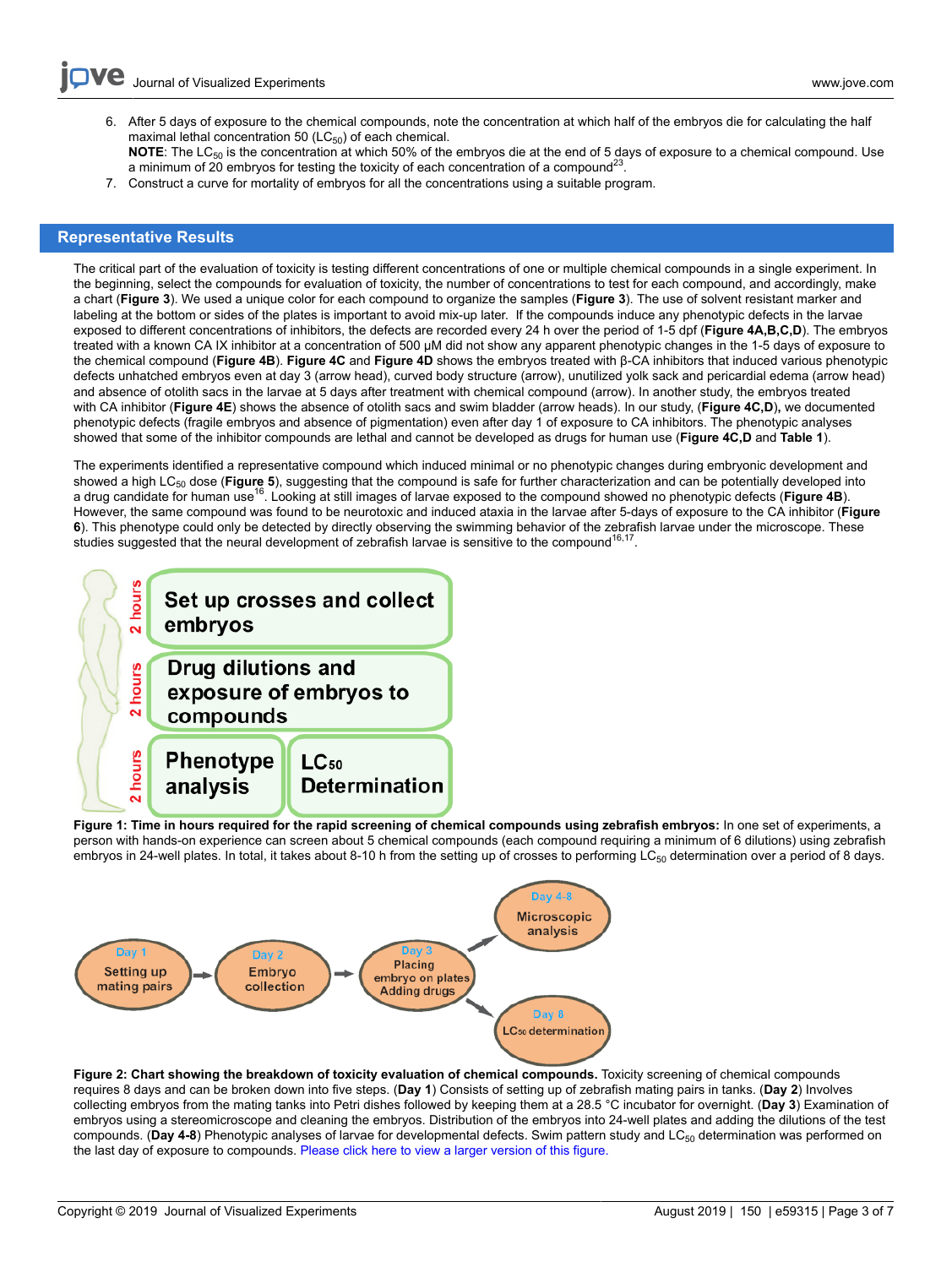

Figure 3: Schematic presentation of experiments involved in toxicity evaluation. The toxicity evaluation consists of preparing tabulated chart containing information about chemical compounds, dilutions of the compounds and parameters to be assessed. Making the dilution of stock solutions to the desired concentrations in 15 mL centrifuge tubes (the dilution from one tube to be added to each row of the 24-well plate). A 24 well plate marked with a water proof marker with the name of the test compound, concentration in each row, and date of exposure. Examination and imaging of embryos by transferring the larvae onto a small Petri dish containing 3% high molecular weight methyl cellulose. [Please click](https://www.jove.com/files/ftp_upload/59315/59315fig3v2large.jpg) [here to view a larger version of this figure.](https://www.jove.com/files/ftp_upload/59315/59315fig3v2large.jpg)



**Figure 4: Example of phenotypic analysis of the larvae in the control and test compound treated groups.** (**A**) Phenotypic analyses of the control group larvae not treated with any compound showed no phenotypic defect under a microscope. (**B**) Larvae treated with 500 μM CA inhibitor (known inhibitor of carbonic anhydrase IX showed no observable phenotypic defects. (**C**, **D**) The developing larvae treated with β-CA inhibitor with concentrations of 250 μM and 125 μM respectively. The compounds induced phenotypic defects such as curved body, pericardial<br>edema, and unutilized yolk sac (arrows and arrow heads). Panels **A** and **B** has be show previously unpublished images, which were obtained using a different microscope. [Please click here to view a larger version of this figure.](https://www.jove.com/files/ftp_upload/59315/59315fig4v3large.jpg)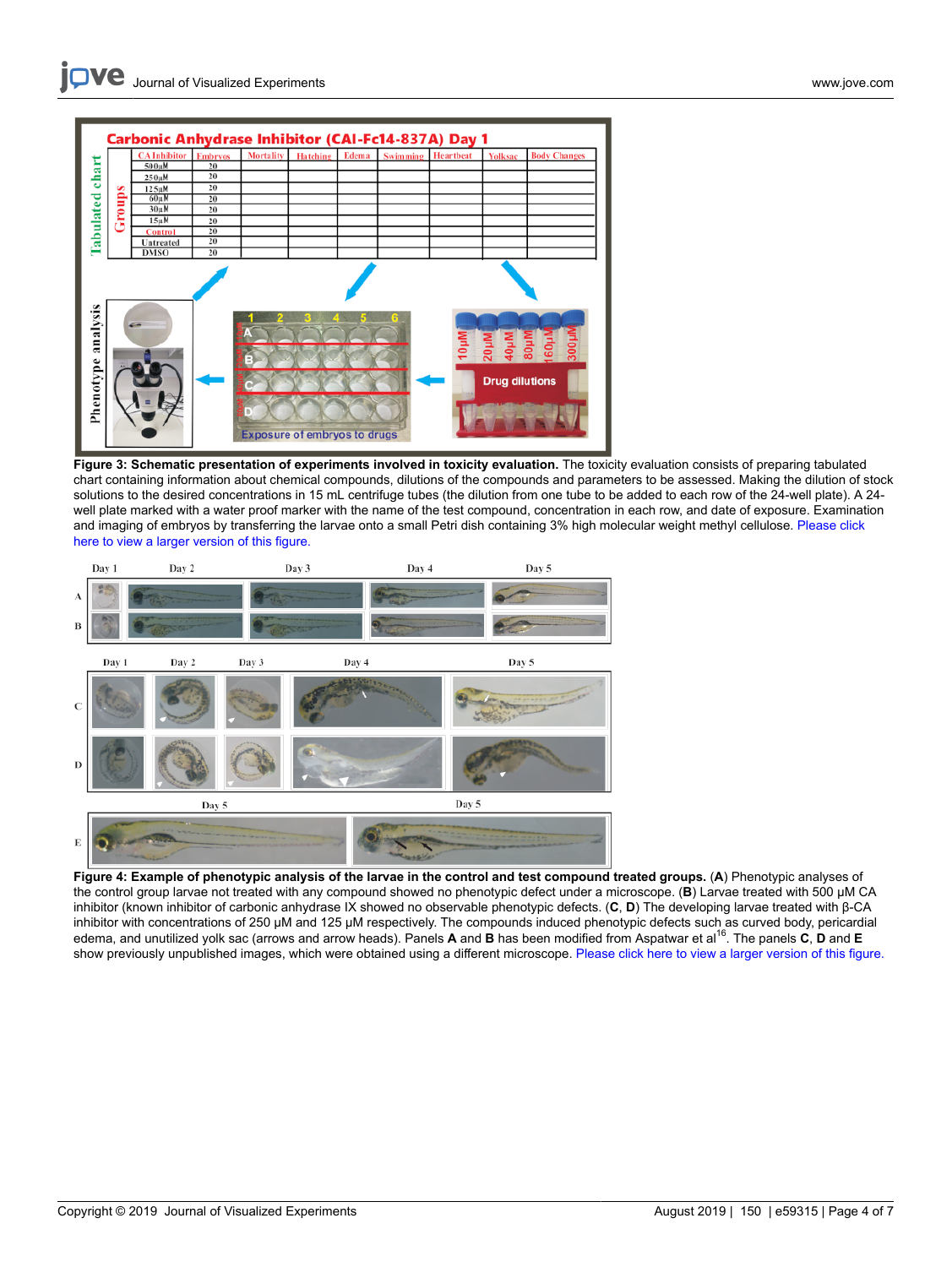

### CA inhibitor concentration  $(\mu M)$

Figure 5: Determination of lethal concentration 50 (LC<sub>50</sub>) using 1-5 dpf zebrafish larvae. Toxicity assessment using zebrafish embryos allows researchers to determine the minimum lethal concentration of the chemical compound at the end of the experiment. The  $LC_{50}$ concentration of the compound (a known CA IX inhibitor) was 3.5 mM. The high  $LC_{50}$  concentration allows further characterization of the compound. This figure has been modified from Aspatwar et al.<sup>16</sup>. [Please click here to view a larger version of this figure.](https://www.jove.com/files/ftp_upload/59315/59315fig5v2large.jpg)



**Figure 6: An example of swim pattern analysis in both untreated (A) and inhibitor treated (B) groups of larvae.** The zebrafish larvae treated in panel B with 300 μM test inhibitor compound (a known inhibitor of human carbonic anhydrase IX) showed an abnormal (ataxic) movement pattern (arrow heads), suggesting that the compound induces neurotoxicity in the developing embryos. The arrowheads point to the normal curvature of the tail during swimming. In panel A the arrows point to the normal curvature of the tail during swimming. This figure has been modified from Aspatwar et al.<sup>16</sup>. [Please click here to view a larger version of this figure.](https://www.jove.com/files/ftp_upload/59315/59315fig6v3large.jpg)

| <b>CA inhibitor</b> | <b>Toxicity Screening</b> | $LC_{50}$ | In vivo | <b>Toxic CAIs</b>       | l Reference                |
|---------------------|---------------------------|-----------|---------|-------------------------|----------------------------|
| <b>Carbamates</b>   | 24                        | All       |         | ירי                     | $\vert^{24}$ , Unpublished |
| Coumarins           | 10                        | All       |         |                         | Unpublished                |
| Nitroimidazoles     |                           | All       |         | $\mathsf{P}^\mathsf{c}$ | 16                         |
| Sulfonamides        |                           | All       |         |                         | 25                         |
| Total               | 41                        | All       |         | 10                      |                            |

<sup>a</sup>Based on the toxicity screening, the inhibitor was used for inhibition of *Mycobacterium marinum* in zebrafish model. <sup>b</sup>Lethal inhibitor, <sup>c</sup>Neurotoxic above 300 μM concentration

**Table 1: A summary of the safety and toxicity of the compounds screened.** The toxicity evaluation experiment helps the researcher to reach a conclusion about the safety of the tested chemical compounds. The  $LC_{50}$  concentration allows to define safe concentration for further characterization. A researcher can decide if the compound is lethal even after 24 h of exposure of embryos to the compound under investigation. In our example, a subtle effect on swimming due to neurotoxicity is the significant information, which is helpful for setting up further experiments. Accordingly, based on the toxicity screening, we were able to use safe concentrations of the CA inhibitor for further characterization *in vivo*<sup>24</sup>.

### **Discussion**

*In vitro* toxicity test using cultured cells can detect survival and morphological studies of the cells providing limited information about the toxicity induced by the test compound. The advantage of toxicity screening of chemical compounds using zebrafish embryos is rapid detection of chemically induced phenotypic changes in a whole animal during embryonic development in a relevant model organism. Approximately 70% of protein-coding human genes have orthologs counterparts in the zebrafish genome<sup>25</sup>. Genetic pathways controlling the signal transduction and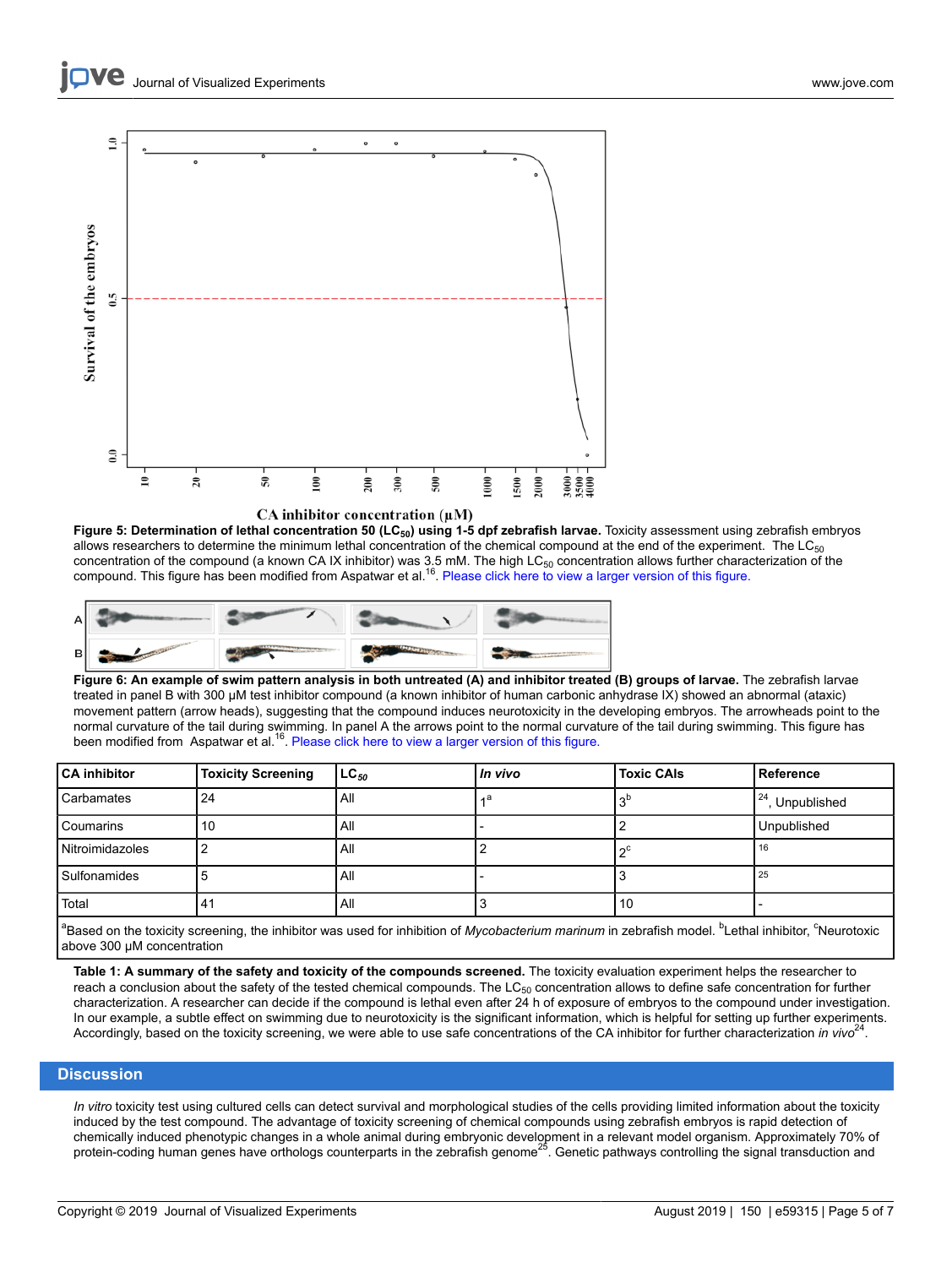development are highly conserved between human and zebrafish<sup>26</sup>, and, therefore, chemical compounds are likely to have similar toxic effects in humans<sup>25</sup> .

Zebrafish are at the forefront of toxicological research and have already been extensively used to detect toxins in water samples and to study the mechanism of action of environmental toxins and their effects on the animal<sup>27</sup>. In this article, we show the use of developing zebrafish embryos to evaluate the toxicity of potential compounds at the early phase of drug discovery. Our rapid and multifaceted toxicity assessment is based on 1) changes in the phenotype of the organism (hatching, otolith sacs, pericardial edema, yolk sac utilization, notochord development, heartbeat, swim bladder development, movement) during embryonic development over a period of 5 days, and 2) determination of the lethal concentration (LC $_{50}$ ). Reasonable hours of hands-on work (8-10 h divided over 8 days) is enough to determine the toxicity profile of a compound using this procedure. For newly synthesized compounds that are available in limited amounts, toxicity can be evaluated using a minimum of 3 mg of the compound. No special equipment is required. The procedure is, thus, a rapid and low-cost way to evaluate the toxic effects of any compound that can potentially be developed into the drug for human use.

The quality of the batch of embryos has a great impact on the outcome of the experiment. The quality of eggs (including the rate of fertilization) is not obvious immediately after collection from the breeding tanks (0-4 hpf). For obtaining only normally developing embryos for the experiments, before adding compounds, we allow the embryos to remain at 28.5 °C for 24 h after the collection from the breeding tanks. After 24 hpf, any dead or unhealthy-looking embryos are discarded. In addition to this, it is advisable to have a mock-treated group of embryos in each experiment to further control for the quality of the batch of eggs used in the experiment as well as to see the baseline mortality to accurately determine  $LC_{50}$ .

A mock-treated group is also needed to control for the toxicity of the vehicle of choice. Many chemicals are insoluble in water and DMSO is often used as the vehicle for the delivery of the test compounds. DMSO is generally well tolerated by the embryos in lower (0.1%) concentrations<sup>2</sup> . Sometimes, the compounds are not completely soluble even in DMSO and the solution appears cloudy making it difficult for the evaluation of the toxicity. In such cases, to get the stock solution of the compound completely soluble and clear, adding a drop of 0.1% NaOH will solve the problem. Appropriate control groups need to be set up for assessing the toxicity of the compound accurately. If other vehicles are used, their inherent toxicity might affect the experiment.

Each well of a 24-well plate contains from 1-10 embryos submerged in a total volume of 1 mL. If the test compound is available only in small amounts, it may be necessary to use up to 10 embryos per well for evaluating its toxicity. It is highly recommended that only 1 embryo per well<br>should be used for each analysis<sup>16,24,29</sup>. The plate is stored at 28.5 °C inc causing a marked change in the concentration of the compound in a given well<sup>16</sup>. By sealing the 24-well plates with paraffin films from all sides, placing embryos only in the middle wells and filling the other wells along the rims with water, the problems caused by evaporation can be avoided. In our earlier studies, we did not observe any evaporation of the diluents of the chemicals from 24-well plates<sup>24,29</sup>. Also, if the compound in question is known to be unstable under ambient temperatures, daily changes of water with fresh compound will be needed for reliable results.

The swim pattern of zebrafish larvae is analyzed after the 5 days of exposure to the compound. The wells of a 24-well plate containing 5 dpf larvae are not ideal for the purpose due to the limited size of the well. Therefore, for accurate analysis of swim pattern, the larvae need to be transferred to a Petri dish containing 50 mL of E3 water and can settle for 2 min before the analysis. In our study, only two inhibitors showed the effect on swim pattern<sup>16</sup> among the 52 α-CA and β-CA inhibitors screened for safety and toxicity, based on our experience this test can detect subtle changes including mild ataxic movement of the larvae.

This study demonstrated that the only limitation to the current method is physical dexterity. This concern can be overcome through repetition, as the skill of a person improves with practice. Once the expertise is achieved the evaluation of compounds using zebrafish embryos is ethical, easy, efficient and informative. We, therefore, expect that such a rapid assay using zebrafish embryos will become a popular tool for the *in vivo* toxicity screening in the early phase of drug development.

### **Disclosures**

No potential conflict of interest was reported by the authors.

### **Acknowledgments**

The work was supported by grants from Sigrid Juselius Foundation (SP, MP), Finnish Cultural Foundation (AA, MH), Academy of Finland (SP, MP), Orion Farmos Foundation (MH), Tampere Tuberculosis Foundation (SP, MH and MP) and Jane and Aatos Erkko Foundation (SP and MP). We thank our Italian and French collaborators, Prof. Supuran, and Prof. Winum, for providing carbonic anhydrase inhibitors for safety and toxicity evaluation for anti-TB and anti-cancer drug development purposes. We thank Aulikki Lehmus and Marianne Kuuslahti for the technical assistance. We also thank Leena Mäkinen and Hannaleena Piippo for their help with the zebrafish breeding and collection of embryos. We sincerely thank Harlan Barker for critical evaluation of the manuscript and insightful comments.

### **References**

- 1. Amaouche, N., Casaert Salome, H., Collignon, O., Santos, M. R., Ziogas, C. Marketing authorization applications submitted to the European Medicines Agency by small and medium-sized enterprises: an analysis of major objections and their impact on outcomes. *Drug Discovery Today.* **23** (10), 1801-1805 (2018).
- 2. Garg, R.C., Bracken, W.M., Hoberman, A.M. Reproductive and developmental safety evaluation of new pharmaceutical compounds. In: *Reproductive and Developmental Toxicology.* Gupta RC, Ed. Elsevier: Boston, MA, USA, 89-109 (2011).
- 3. Lee, H. Y., Inselman, A. L., Kanungo, J., Hansen, D. K. Alternative models in developmental toxicology. *Systems Biology in Reproductive Medicine.* **58** (1), 10-22 (2012).